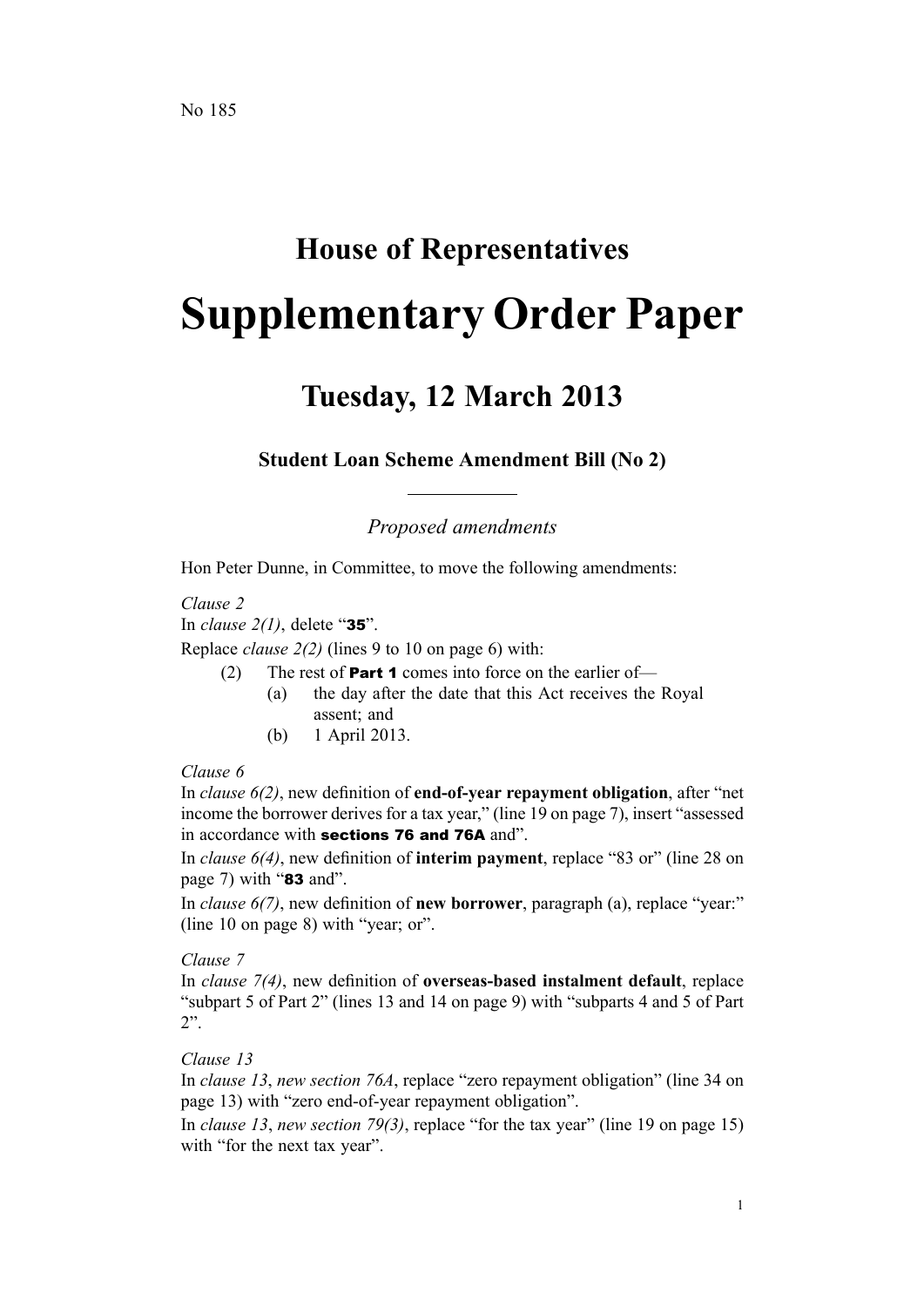In *clause* 13, *new section*  $82(4)$ , replace "**subsection 3(b)**" (line 19 on page 17) with "subsection (3)(b)".

# *Clause 15*

In *clause 15(1)*, replace *new section 111(4)* (lines 12 to 16 on page 21) with: "(4) This section overrides section 110."

*Clause 39*

In *clause 39(4)*, replace *new clause 17(5) to (7)* of Schedule 6 (lines 2 to 11 on page 32) with:

"(5) Regulations made under this clause must include <sup>a</sup> date on which the regulations are revoked, and that date must be the earlier of—

"(a) 3 years after the date on which they are made; and "(b) the close of 31 March 2018.

"(6) This clause is repealed on 1 April 2018."

#### *Clause 48*

In *clause 48(2)*, replace "section 57" (line 19 on page 34) with "sections 2(3) and 57".

*Clause 50*

Delete *clause 50(1)* (lines 5 to 7 on page 35).

*Clause 51*

After the heading to *clause 51* (after line 19 on page 35), insert as *new subclause (1)*:

(1) In section 5(1)(e), replace "1992" with "1992:".

#### *Clause 57*

In *clause 57*, *new section 146(3)(b)*, replace "under section 141(2)" (line 27 on page 39) with "under section 139 (whether calculated at the full late paymen<sup>t</sup> interest rate in accordance with section 139(2) or the reduced late paymen<sup>t</sup> interest rate in accordance with section <sup>141</sup>)".

#### *Clause 58*

In *clause 58*, heading to *new section 161A*, replace "**terminal paymen<sup>t</sup> date**" (line 20 on page 41) with "**last interim paymen<sup>t</sup> date**".

In *clause 58*, *new section 161A(1)(a)*, replace "borrower's end-of-year repayment obligation would" (line 27 on page 41) with "borrower's total interim payments would".

*Clause 62* Delete *clause 62* (lines 1 and 2 on page 46).

*Clause 65* In *clause 65*, delete "155(5)(b)" (line 26 on page 46).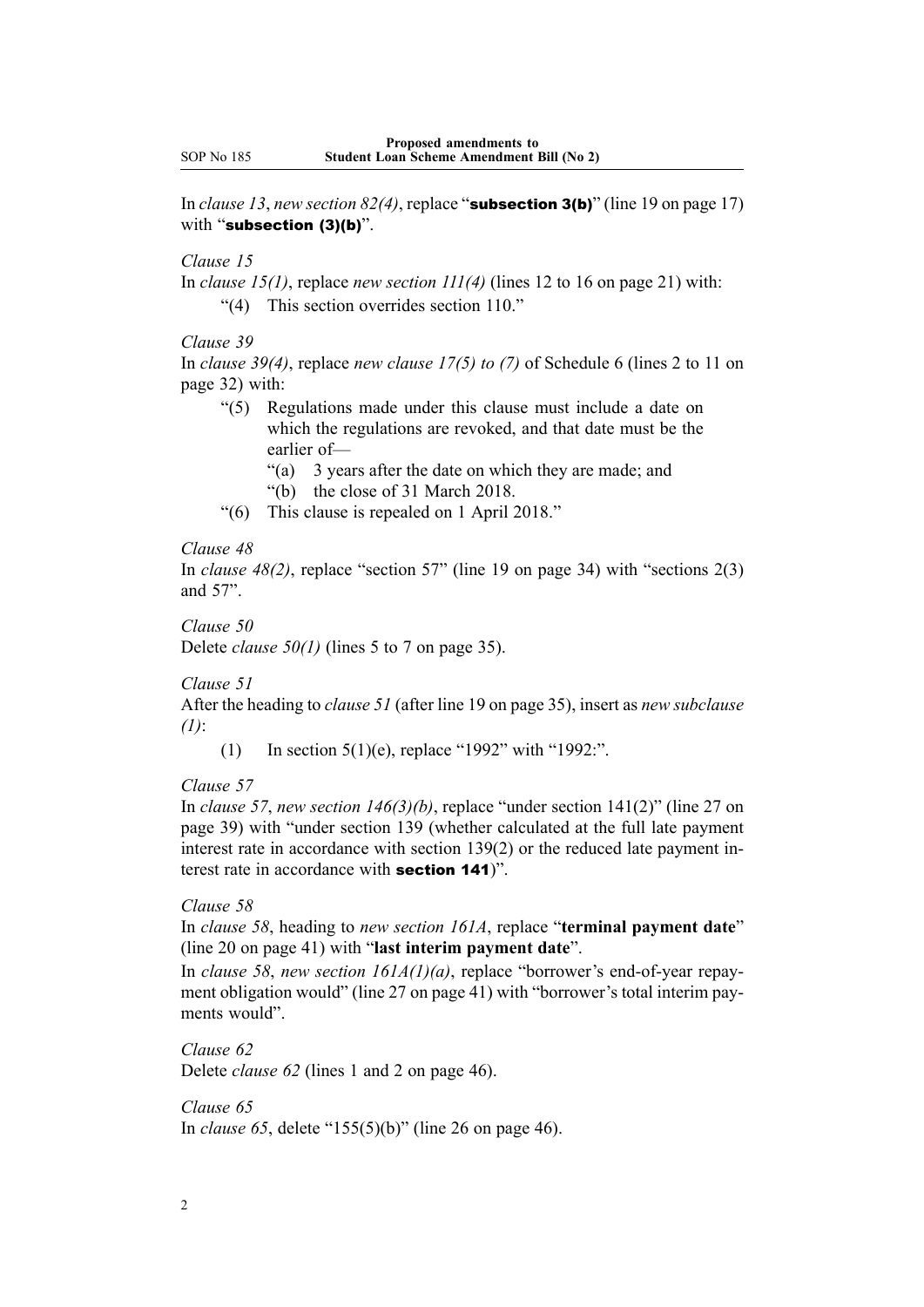*Clause 68*

After *clause 68(1)* (after line 9 on page 47), insert:

(1A) In section 2(2), replace "8, 9 and  $10(2)$ " with "8 and  $10(2)$ ".

*Schedule 1*

In *Schedule 1*, item relating to *section 190*, after the item relating to *section 190(1)(a)* (after line 27 on page 48), insert:

In section 190(2), replace "subparts 2 and 3 of Part 2" with "subpart" 2 of Part 2"

*Schedule 3*

In *Schedule 3, new Schedule 3, clause 14*, replace "adjustable" (line 12 on page 60) with "adjusted".

# **Explanatory note**

This Supplementary Order Paper proposes—

- • an amendment to *clause 2* of the Student Loan Scheme Amendment Bill (No 2) (the **Bill**), to ensure that the interrelated provisions in different parts of the Bill commence in the right sequence:
- • an amendment to the new transitional regulation-making power (*new clause 17* of Schedule 6 of the Student Loan Scheme Act 2011 (the **Act**), inserted by *clause 39(4)* of the Bill:
- • <sup>a</sup> number of amendments to the Bill relating to technical or drafting matters.

#### *Commencement of interrelated provisions*

There are 4 commencement dates for provisions in the Bill. Currently, under *clause 2*, all of the provisions in *Part 1* are either deemed to have come into force on 1 April 2012 or come into force on the day after the Bill receives the Royal assent. *Part 2* comes into force on 1 April 2013 and *Part 3* comes into force on 1 April 2014.

As well as the amendments set out in the Bill, there are amendments to the Act that have already been made but are not ye<sup>t</sup> in force. These are in Schedule 7 of the Act itself (and currently come into force on 1 April 2013), the Student Loan Scheme Amendment Act 2012 (the relevant provisions of which will come into force and amend Schedule 7 of the Act on 1 April 2013), and the Student Loan Scheme (Budget Measures) Amendment Act 2012 (which makes various amendments on 1 April 2013 and 1 April 2014).

The Bill takes account of these latent amendments, but only if its provisions come into force in <sup>a</sup> particular sequence, which includes all provisions in *Part 1* being in force by the close of 1 April 2013 at the latest. The proposed amendment to *clause 2(2)* has the effect that the provisions of *Part 1* that are not in force as of 1 April 2012 can come into force before 1 April 2013, if the Bill receives the